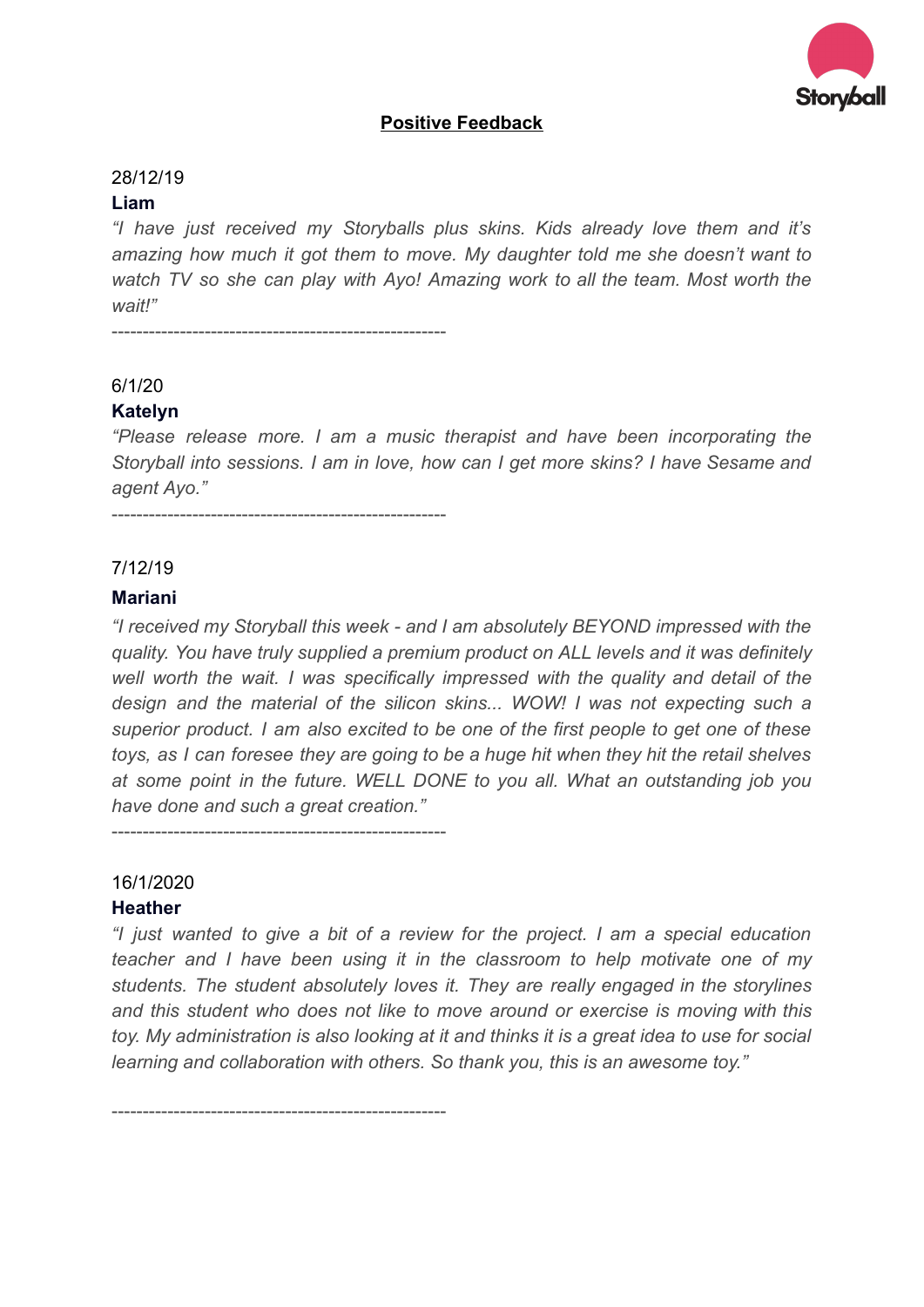

## 3/1/20

## **[Krystal](https://www.facebook.com/Krysemera)**

*" These are awesome! My son plays them over and over. He was so excited about the new levels and played the transporter game for 30 mins, lol. He LOVES this ball."*  ------------------------------------------------------

#### 25/12/19 **Kevin**

*"We've just given my 5 year old daughter her Storyball and she LOVES it. We were amazed watching it. Well done on creating something so special and unique. I hope for your sake that this takes off and is in every Argos, Smyths and everywhere in between here in the UK."* 

------------------------------------------------------

## 8/12/19 **[Lindsay](https://www.facebook.com/lindsay.tonner?__tn__=%2CdlC-R-R&eid=ARBTV5RcQPx4Iz2_G2vRLBbZ5MSYal5Jy2VJ4LcRf6eWj_oKFW73svpxkW111AWyxj6ctLT3-61AiGFN&hc_ref=ARQtqW3flMTy2O0Wng43k7fJ_na55z5p6wXaXhwapaVPZ_-kBT0Zs91W8D6ho3_X9TM)**

*"I have set up and tested the Storyball I'm giving my daughter for Christmas. It is amazing! So much more than I expected!! Can u make a grown-up one? It's so much fun!!! She will adore it!"* 

------------------------------------------------------

------------------------------------------------------

## 5/12/19

## **Duncan**

*"Item arrived yesterday. Despite it being a Christmas present I thought it best to do a quick test. Verdict- amazing I can see arguments amongst the adults on Christmas Day happening. Can't wait for the other skins now. Well made and easy to use."* 

## 5/12/19

## **Simon**

*"My storyball arrived yesterday and, as every good parent should, I tested it this morning. This product is great and you all deserve a pat on the back. Just the first couple of stages and I can tell this is going to be great for my son (and I think I will have a lot of fun too)."* 

------------------------------------------------------

# 9/12/19 **[Stavit](https://www.facebook.com/stavit.faingold?__tn__=%2CdlC-R-R&eid=ARAe8XM6aGuk2p-VPChWof-ZDbcVrfbqDcneoqdqXbD0NHTjRUy6JhYihUQQV95JjUsci3khYth0J_D3&hc_ref=ARQtiSszi3CmfH5igTgm03AokByxUKxON-Ra5FJJqRsnRBYWna6_kGyM-FYghrPa82I)**

*"Just got mine and both kids played for over an hour. So far- success!!"* 

------------------------------------------------------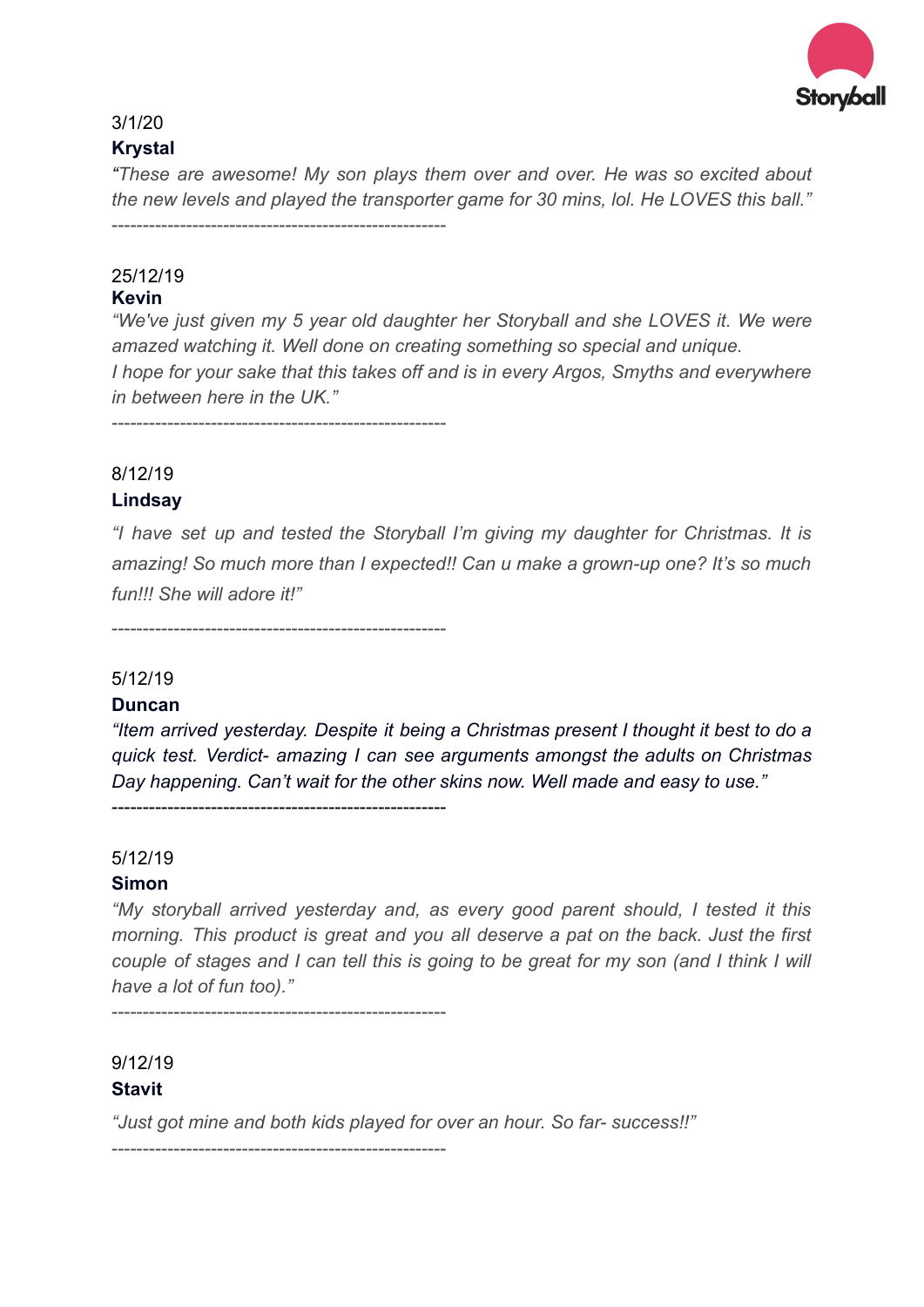

## 20/12/19

#### **Isaac**

*"Hi Storyball Team, I just want to say a big thank you for a job well done. Quality is good and I hope this will leave a deep impression on my child as she grows. Looking forward to more wonderful content and products from you guys."* 

------------------------------------------------------

------------------------------------------------------

## 22/12/19

#### **Marnie**

*"I gave my niece her Storyball with the unicorn skin tonight and to say she loved it is an understatement! I ordered the Skye Paw Patrol skin as well - do we know when that will be shipping? I have to say it - Storyball was worth the wait!"* 

5/1/20

## **Eden**

*"My granddaughter loves Storyball, but is frustrated that there are only 3 levels. She and I are wondering when there will be more? We have Agent Ayo and the unicorn skins. I'd also love to purchase the other skins for her bday in March. Will that be possible?"* 

------------------------------------------------------

## 7/1/20

#### **Leon**

*"I received mine just in time for Christmas !! My daughter and nephew loved them, I enjoyed the interactions between them and the ball and the actions and reactions were just magical. I understand that kickstarter has various challenges and manufacturing will never be a smooth project. But you guys did it! One hell of a product you have done and hats off to the team and all. Great Work!"* 

------------------------------------------------------

## 11/1/20

## **[Kevin](https://www.facebook.com/kdj84)**

*"T he issue with musical chairs was my fault... Totally my fault. I calibrated the Storyball... Whilst it was upside down….The app thing is still a mystery, but now the account syncs on both tablet and phone. So good work, please keep it up. This toy is BRILL."* 

------------------------------------------------------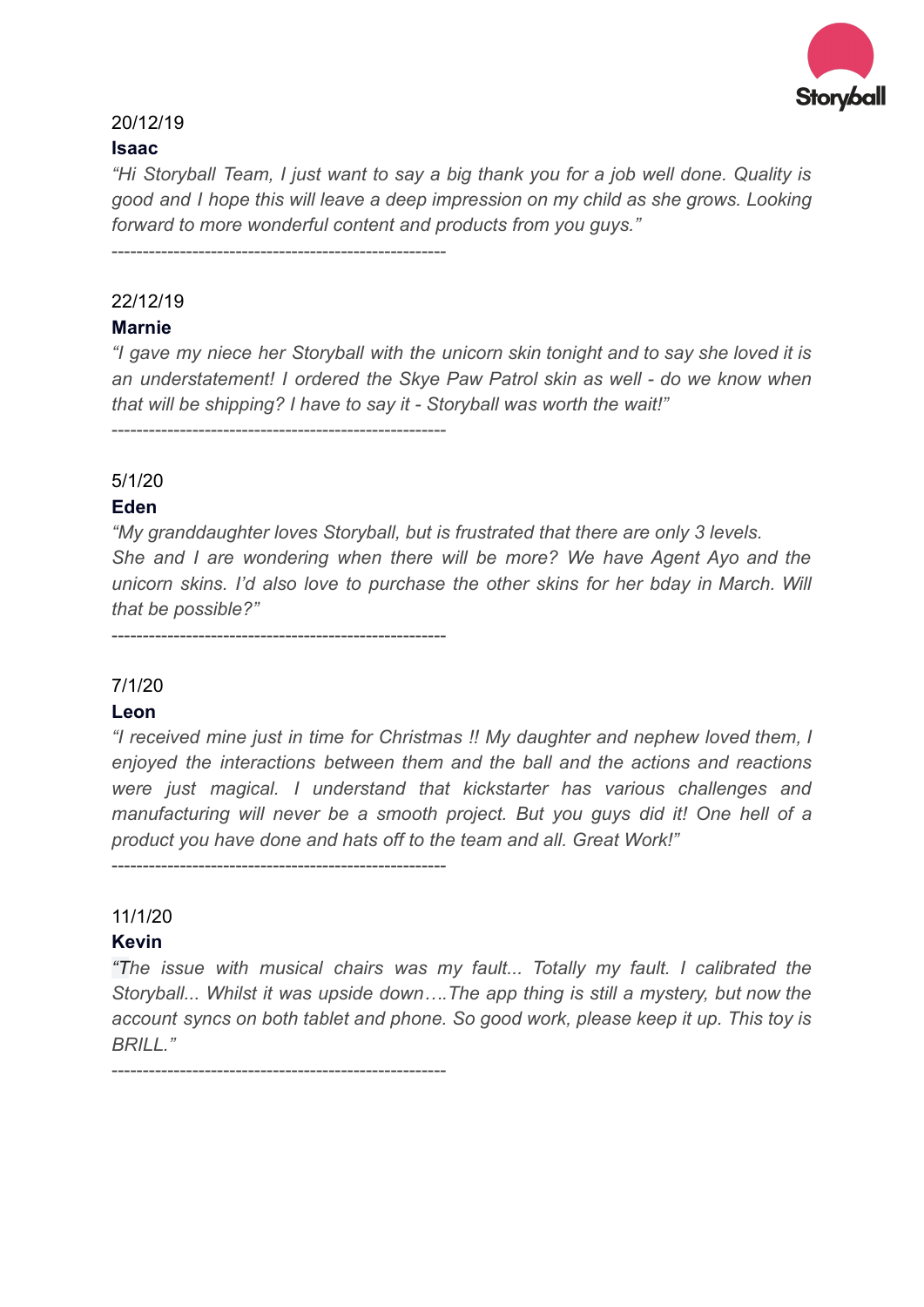

## 11/1/2020

#### **[Krystal](https://www.facebook.com/Krysemera)**

*"My 6-year-old is going to love this. His 2-year-old sister can't have the ball yet but she loves chasing him around while he plays with it!"* 

------------------------------------------------------

## 11/1/2020

## **[Sharon](https://www.facebook.com/sharon.woodhouse.9)**

*"My 5 and 8 year old's love it, they play together with it really well even though they only have one."* 

------------------------------------------------------

## 11/1/2020

#### **[Simon](https://www.facebook.com/simon.cook81)**

*"My 6 year old loves his. Both agent Ayo and Sesame are great telling different stories (who cares about the colour). Also the extra Games, stories and radio are great to use for younger ones like my almost 2 year old."* 

------------------------------------------------------

#### 11/1/2020

#### **[Kerry](https://www.facebook.com/kerry.penhaligon)**

*"Our daughter LOVES hers!! It's so nice to not have the TV on. When agent ayo told her she had been especially chosen for a mission she was shocked and was so excited haha. So cute! Yes, the wait to get the storyball was so very long, but when you look at the technology that has gone into it, I can see why. Well done storyball."* 

------------------------------------------------------

# 11/1/2020

## **[Leonie](https://www.facebook.com/leoniespackman)**

*"This was well worth the wait, one of my daughter's favourite presents. How long until the other skins are available please?"* 

------------------------------------------------------

# **Negative Feedback**

# 2/1/2020

## **Bonnie**

*"I was thrilled to get my storyball a few days ago, but haven't been able to get it working properly. It only turns on & off when plugged in. I've tried leaving plugged in*  for some time thinking maybe it needed to charge but it still won't turn on when *unplugged although it shows green that it's charged. I can turn it on/off when plugged*